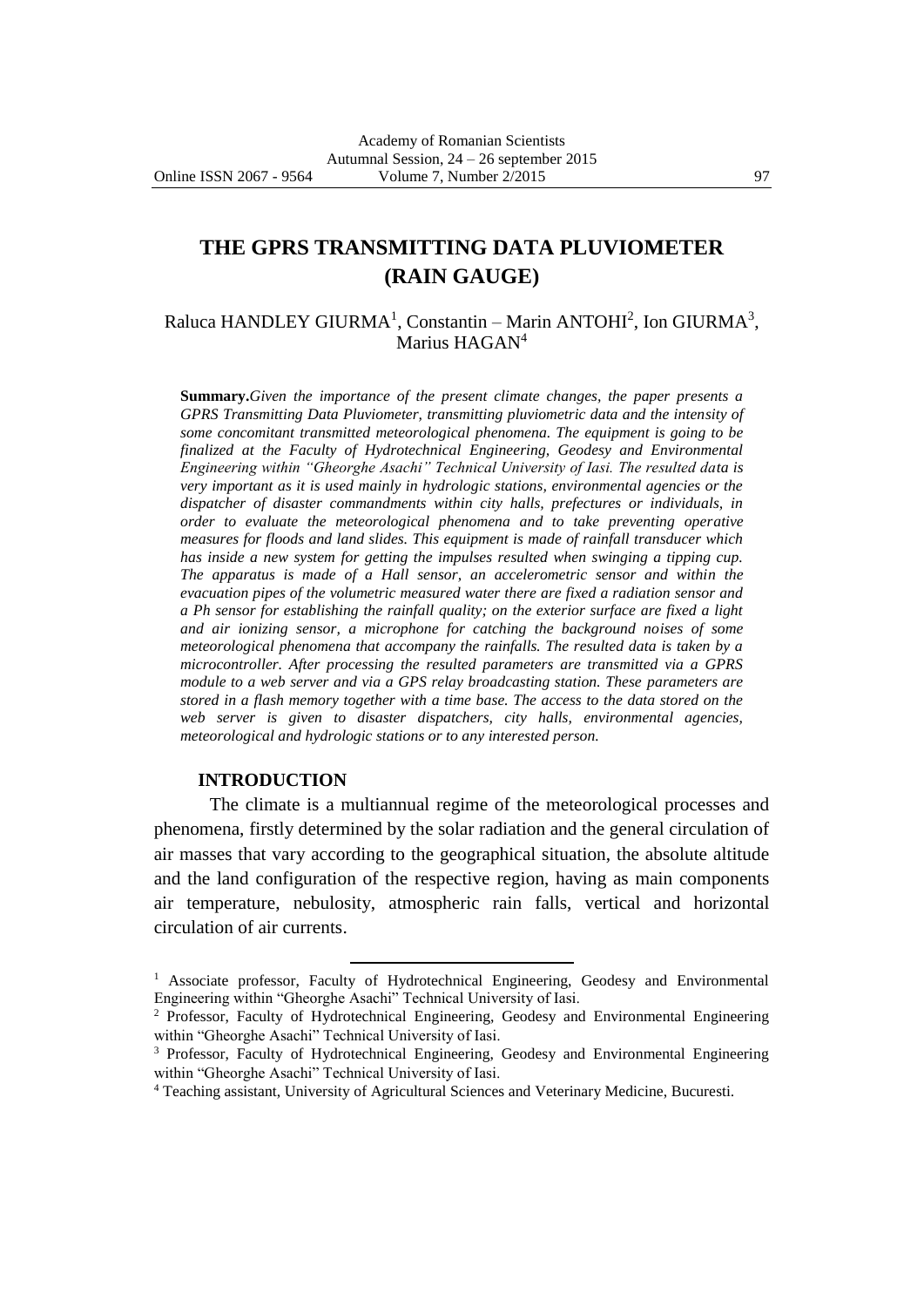Climate changes are one of the major challenges for the beginning of  $21<sup>st</sup>$ century. Given the gravity of its implications, the climate changes matter has become a priority for the members of the global scientific community. The researchers state the fact that the global warming is mainly due to natural causes, to which the gas emissions produced by the human activity is added – however, the last factor is not a decisive one. The natural causes can be listed as follows:

- According to the data the specialists have so far, it is a "cyclic" phenomenon which is normal within the circumstances of the cosmic changes – our solar system, in its movement around the galaxy centre it would have entered a cosmic region of high energy; the sun, which is a star belonging to the second or the third star category out of "The Milky way", having the spectral class 2GV, presents a series of intensifications of the thermonuclear reactions proton – proton leading to strong variations of the generated magnetic field, influencing dramatically the Earth climate, provoking natural disasters (notice the severe drought in Moldova during the summer of 2015), in many regions inhabited by the continuous increasing population.
- The changing of the dip of the Earth axis due to the earthquake in Japan that caused the destruction of the atomic power plant in Fukushima, which modified the angle of incidence of the Solar rays on Earth surface.
- The intended modification or nature manipulation, such as climate and weather of the planet system by some developed countries. The manipulation of natural phenomena represents a preventively weapon by itself, although it is not very well known by the public opinion. The examples of the climate modifications are numerous: provoking droughts followed by huge flooding, having as result the complete destruction of the whole agricultural system, or provoking devastating earthquakes. The modification of natural phenomena will soon become integral part of the security national systems, with internal and international application of some developed states.
- These modifications are made through sending to the ionosphere some beams of high energy electromagnetic waves and large field of frequencies (networks such as HAARP).
- Modification of the circulation of air currents and ground temperature due to forest cleaning can be considered a cause of the climate changes, to which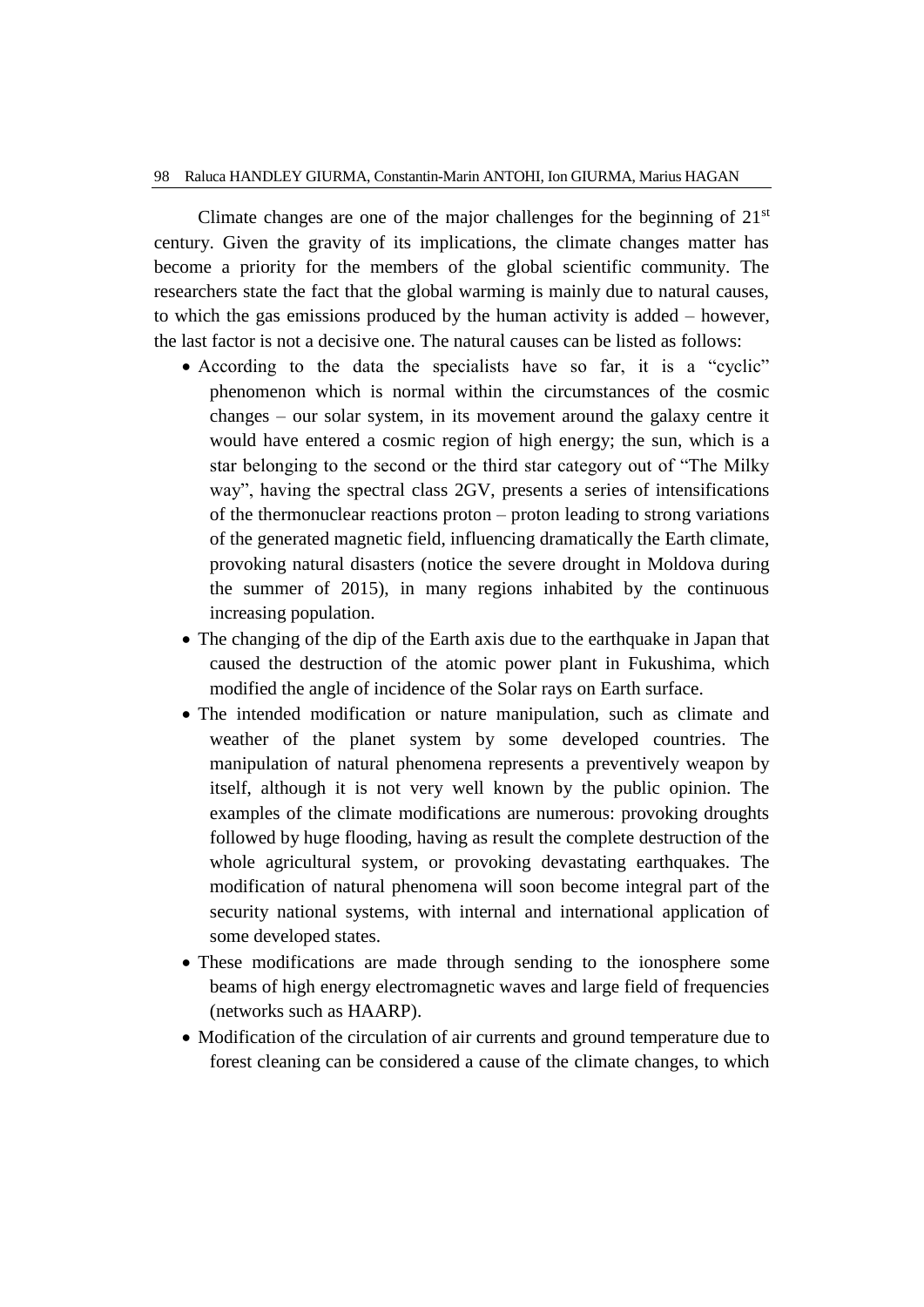it can be added the gas emissions with green house effect as results of the human activities.

### **PRESENTATION OF THE PROTOTYPE**

In order to diminish as much as possible the effects of these climate changes, all the efforts need to be focussed for finding new technologies, equipments, and installations that should protect the planet population should violent meteorological manifestations occur, due to the causes listed above.

The GPRS Transmitting Data Pluviometer is used in hydrological hydrologic stations, environmental agencies or the dispatcher of disaster commandments within city halls, prefectures in order to evaluate the meteorological phenomena and to take preventing operative measures mainly for floods.

There are known many appliances and installations for measuring the atmospheric rain falls, made by various companies. Thus, it is known a rain fall transducer and a detector pluviograph to which, when a cup is swinging an electric impulse is released via a permanent anizotrop magnet and of a red contact or a mercury contact; the impulse represents a certain quantity of rain falls, being transmitted to a dispatcher or to a hydrological or meteorological station, where it is taken, assumed and posted in terms of rain falls quantity. These appliances and transducers have the following disadvantages:

- Repeated malfunctions of the generating system of the impulses (modifications of the magnet position towards REED ampoule).
- The impossibility of transmitting the information at huge distances in real time.
- Blocking of the rainfall receiving funnel due to birds.
- Lack of information about the meteorological phenomena that take place at the same time with the rainfalls.

The problem that is solved by the rain gauge described in the present paper consists in carrying out a prototype with the possibility of transmitting, via the GPRS system, information about the rainfalls and of the concomitant manifestations of some meteorological phenomena that take place in real time at the place where it has been installed. The GPRS Transmitting Data Pluviometer removes the above listed disadvantages, as it is made of a rainfalls transducer to which it has been replaced the system for obtaining the impulses resulted when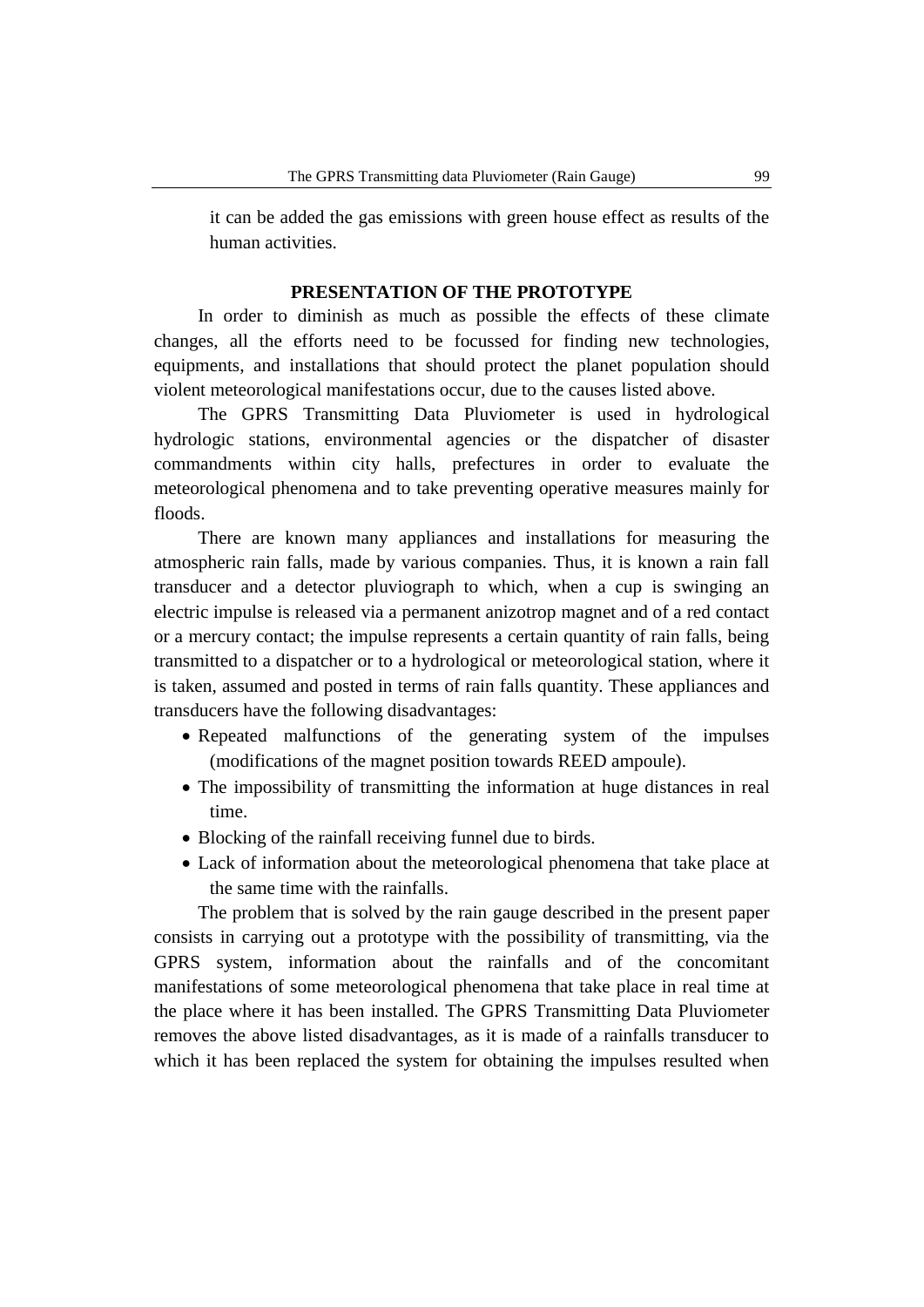swinging a cup with a "HALL" magnetic sensor and to which a microphone was added, in order to receive some environmental noises for wind, rainfalls intensification, hail, an optic sensor for receiving the light generated by the lightning of the day light; it also can get information about the thickness of the clouds layer, layer that can establish the duration of the rainfall using the known relation:

# $I = I_{\alpha} \cdot l^{-KH}$  where:

**I** – represents the light intensity after it has passed through the clods layers, measured by the optic sensor;  $I_0$  – represents the intensity of the initial light – 1353 W/m<sup>2</sup>;

 $K$  – the absorption coefficient of the light by the water steams;  $H$  – represents the height from the place of the sensor installation up to the superior edge of the cloud layer, so the thickness of the layer minus the height of the cloud ceiling.

The rain gauge also contains an ionization sensor that measures the ionization degree due to an electromagnetic field of high intensity, an accelerometric sensor for sensing/noticing the appearance of ascendant air currents characteristic for tornados and sensors for determining the quality of the water out of the rainfalls, acid, alkaline,, and of a sensor for warning the appearance of radioactive rainfalls; all of these sensors are connected to a microcontroller that acquires the data from the sensors, stores them into a local memory and process them in order to determine: the rain intensity, the dimensions of the rainfalls drops, the presence of hail, the level of the wind intensity, the presence of storming phenomena and the distance up to the place where they are produced, as well as the intensity level of an electromagnetic field produced by a source of high intensity or a solar explosion, the thickness of the clouds layer, the installation being powered by a "long live" battery or bay regenerable source of energy such as an earthly energetic generator, the whole ensemble being fixed on a vertical support through some anchors in a concrete platform, where at the inferior part it is a metal box containing the electronic circuits, box which is very well shielded in order to protect the circuits of a possible electromagnetic emission of high intensity (PEM).

The advantages of this kind of rain gauge are the following: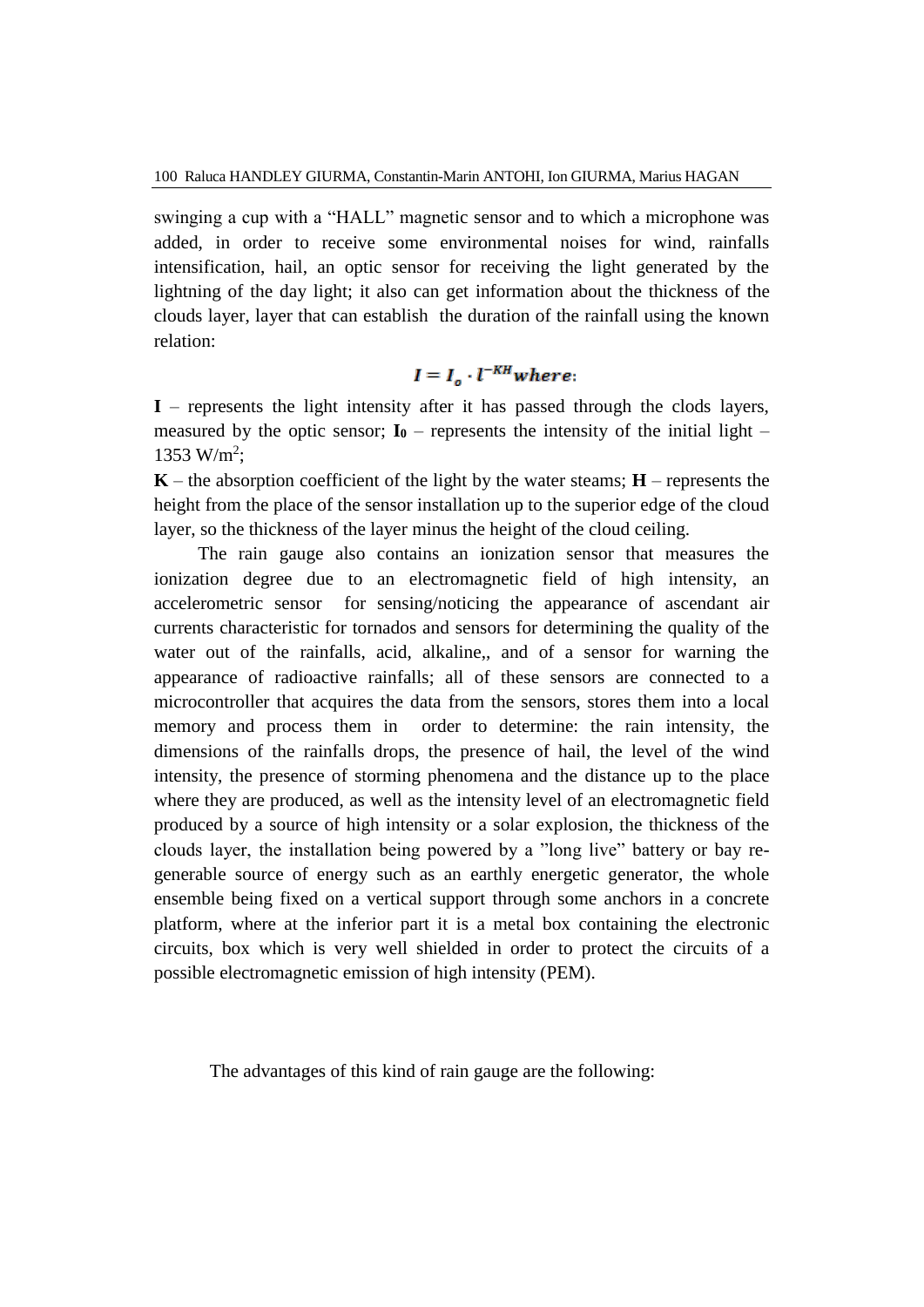The possibility to get some complex parameters regarding the atmospheric rainfall and of meteorological phenomena that take place at the same time through the fusion of the data obtained from more sensors.

- Transmission of data at long distance, which makes possible the access to the information related to rainfalls via mobile (telephone, tablet, laptop) and fix devices.
- The possibility of connecting more rain gauges to the network, making possible the determination of some global parameters for a certain monitored surface which is susceptible to flooding, leading to protection operations.
- Sending in real time the warning signals related to the risk for flood, increasing the level of radioactivity for water and air, acid rains, solar explosions and high intensity emissions of electromagnetic radiations.

Please, find below the description of this kind of rain gauge, related to the diagrams.

The GPRS Transmitting Data Pluviometer is made of a rainfalls transducer **1** (figure 1), that has inserted a new system for obtaining the impulses resulted when swinging a tipping cup **2** made of "HALL" sensor **3**, an accelerometric sensor **SA**, in the evacuation pipes having attached a radiation sensor **4** and a pH sensor **5**, sensors that are in the rainfalls transducer; at the exterior casing are fixed a light sensor **6**, an air ionizing sensor **7**, a microphone **8**, and, for preventing the blocking of the receiving funnel **9**, near the transducer there is a device for chasing the birds, made of soft metal semi sphere **10** that has at the superior part a series of electrodes symmetrically disposed **11** for increasing the distribution surface of a magnetic field generated by a permanent magnet **12**, as the birds orientate after the terrestrial magnetic field, they notice the appearance of a magnetic perturbation and they fly away from the place where the rain gauge is installed; as nowadays, due to the climate changes, the meteorological manifestations have become violent, the rain gauge is very well fixed on a vertical support **13**, to which tensioning systems **15** anchors are attached **14** and very well fixed to the concrete layer SB, through pillars **16**, the support has at its inferior part a metal case **17** very well shielded against high intensity electromagnetic radiations via a well known technology, where the electronic circuit that takes and transmits the pluviometric signals is fixed **18**, that is made of a microcontroller **19** (Figure 2) that takes the data from the "HALL" sensor **3**, from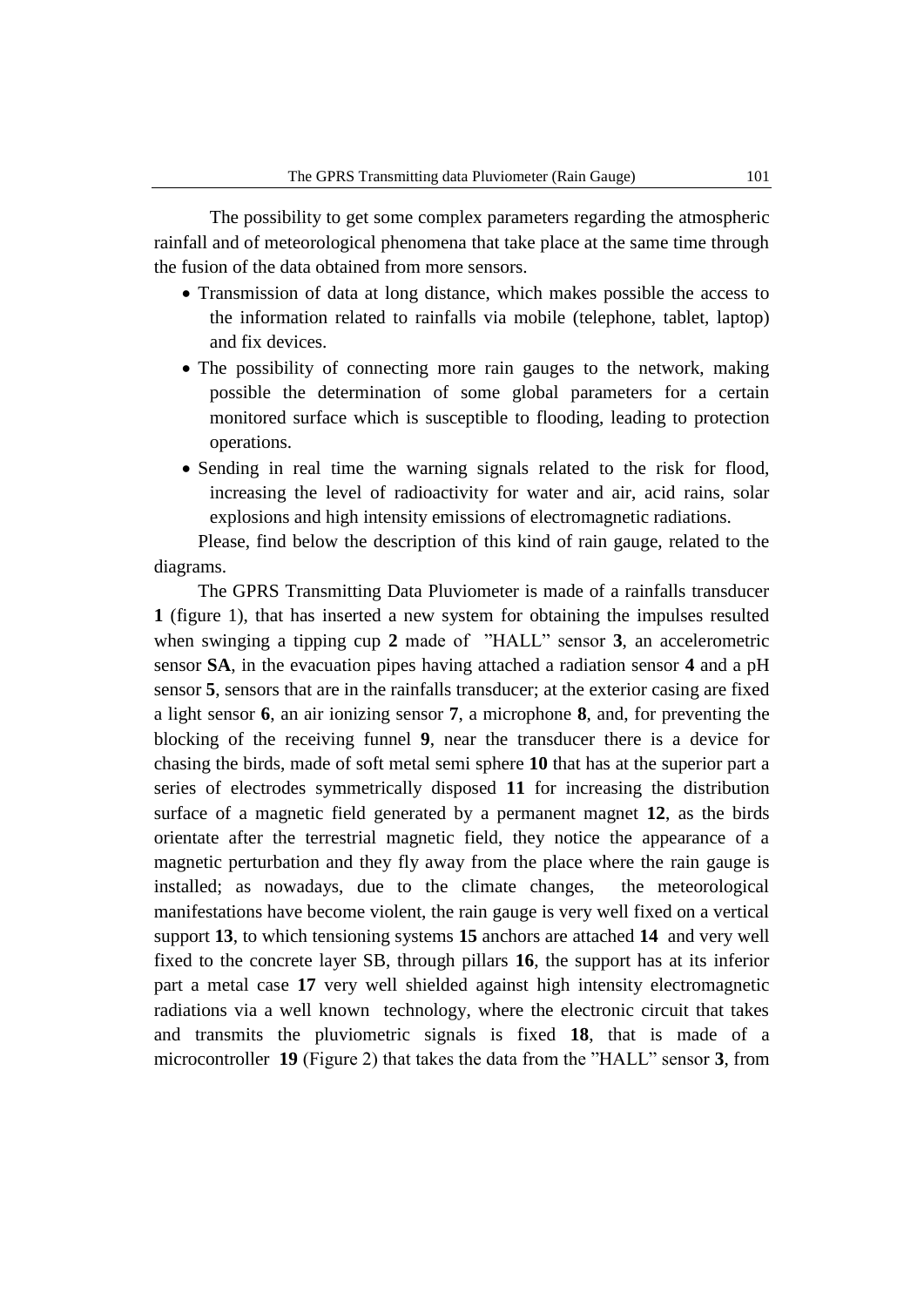the radiations sensor **4**, from the pH sensor **5**, from the light sensor **6**, from the ionizing sensor **7**, from the microphone **8**, this data being stored and processed in order to get the rainfalls parameters and the parameters of the phenomena that take place at the same time, these parameters being transmitted via a GPRS module **20** to a web server **21**, through a GPS relay **22** in order to represent and follow the variation history of the rainfalls parameters and of concomitant phenomena, the history of these parameters being stored in a flash memory **23** in time data base that is monitored in real time by a clock **24**, the access to the data on the web server is given to disaster dispatches, city halls, environmental agencies, meteorological and hydrological stations or to anyone interested; more rain gauges can be grouped into a network (Figure 3) that will monitor the distribution of the quantities of rainfalls on certain surfaces that are susceptible to floods, the network being made of more rain gauges **sp1**, **sp2**, … **sp<sup>n</sup>** displacement of the atmospheric fronts or floods, the data being taken from the rain gauges via GPRS modules **20** or RF short distance transmission modules whose data is collected by a concentrator **CT**; the determination of the rain intensity is done via a computer software that is carried out following a chart (Figure 4) which is made of a start label (label **a**), an label initializing the microcontroller variables (label **b**), a label for sampling the swinging cup (label **c**), a label for conditioning the swinging signal (label **d**), a label for conditioning the swinging index (label **e**), a label for setting the swinging index (label **f**), a starting label for the internal counter of the microcontroller (label **h**), a label for resetting the index swinging (label **i**), a label for calculating the period between two swingings (label **k**), a label for determining the rain intensity (label **m**) and a label for sending the pluviometric signals to a web server **21**.

In the moment of the first swinging of cup 2 (Figure 1) the permanent magnet M is approaching the magnetic sensor "HALL" **3**, that generates an electric signal which is interpreted by the microcontroller **19** (Figure 2) as being a starting signal for an internal counter. At the second cup swinging, the signal generated by the sensor "HALL" will be interpreted as a stopping signal of the internal counter, the value of the registered number being proportional with the swinging period. The swinging cycles are repeating as long as the rain intensity is strong enough to fill in the cup. Given the swinging period more levels of rain intensity are established, as follows: low intensity level, medium intensity level, high intensity level, higher intensity level. The rain intensity levels are transmitted by the GPRS module **20** to a web server **21** where they are stored, interpreted and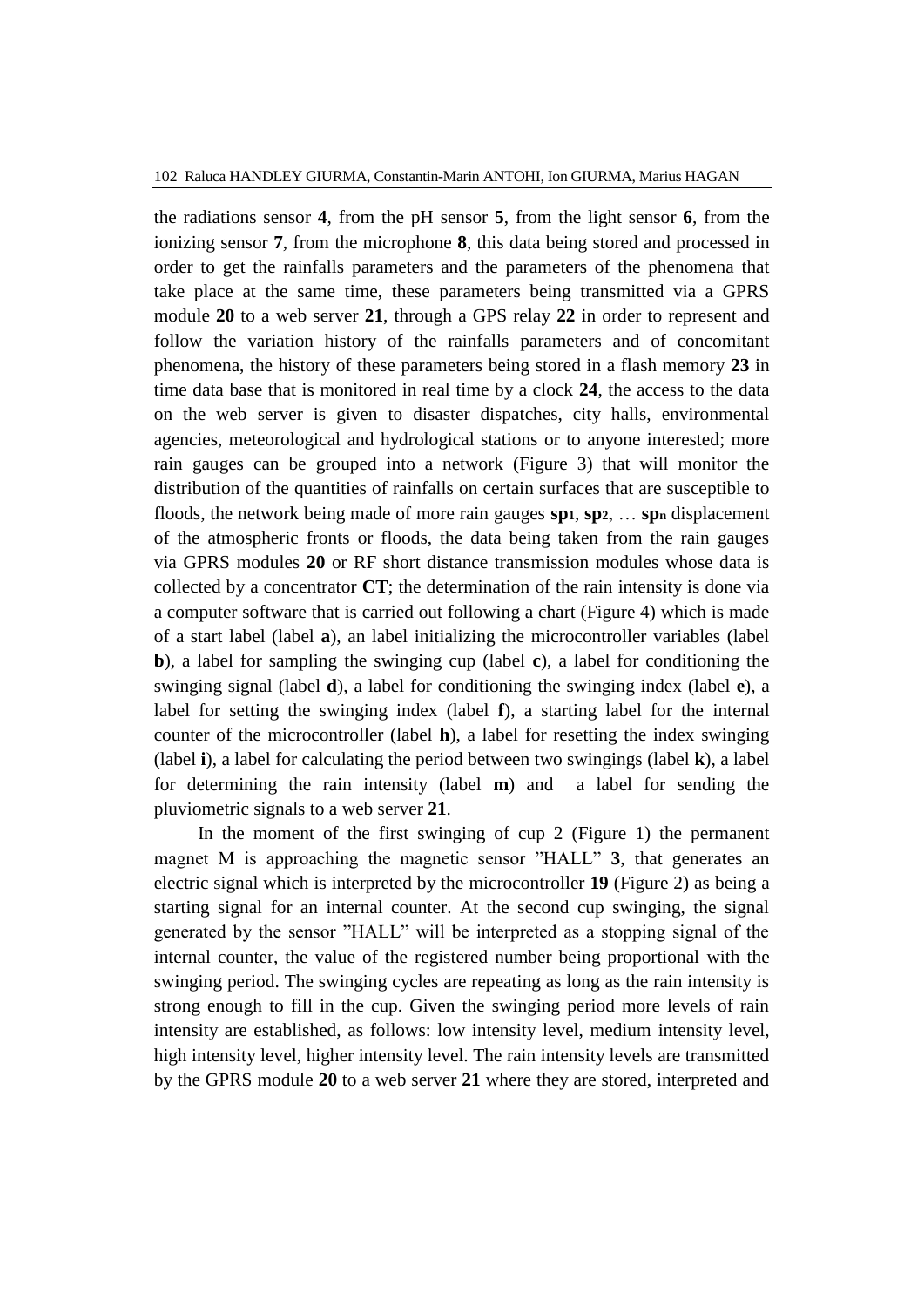graphically represented. Should the intensity level overcome some critical points sound warning signals will be emitted and warning messages will be sent to the monitoring centres. In order to detect stormy phenomena two sensors are used, a microphone for sounds produced during the electrical discharges 8 (Figure 2) and light intensity sensor **6**, the latest having the role to detect the lightning appearance. In the case of reduced luminosity of the atmosphere, the distance from the rain gauge to the place where a stormy phenomenon is determined by calculating the delay of the sound signal versus the light signal. The thickness of the cloud layer is determined by analyzing the signal generated by the light sensor **6** that is correlated with time data (hour, day, month, year) that are generated by the clock in real time **24**, the light intensity being inversely proportional with the cloud layer thickness, the light being absorbed and dispersed by the could layer; the duration of the rainfalls depends on the cloud layer thickness. The position for installing the rain gauge is determined with a GPS equipment which can be attached to the rain gauge, or the geographical coordinates can be introduced into the flash memory **23** of the electronic circuit for taking and transmitting the pluviometric signals **18**. The signal generated by the accelerometric sensor SA correlated with the background noise of the microphone **8** leads to taking the decision at the place of installation of the rain gauge of a tornado whose strength is given by the tendency to pull the installation, so the appearance of a ascensional force.

The programme for calculating the rain intensity is carried out the following sequences: the programme is turned on, at circuit feeding or its resetting (label a, function START) – figure 4 and the programme variables are initiated (label b), after that a rain gauge cup swinging event is expected by sampling the magnetic sensor (label c). If the swinging of the cup **2** takes place (label d) it needs to verify whether swinging index is 0 (for the first swinging) or 1 (for the second swinging), (label e), if the swinging index value is 0 this one (the swinging index) will set to value 1 (label f) and the internal counter of the microcontroller will be turned on (label g), the programme will be introduced to the sampling label of the cup swinging signal; if a new cup swinging is detected and the swinging index is 1, the internal counter of the microcontroller will be stopped (label h) and swinging index will be reset at value 0 (label i), the value registered by the counter will be read between 2 swingings (label k) and, on the basis of this value, the value of rain intensity will be determined (label m). To a higher value of the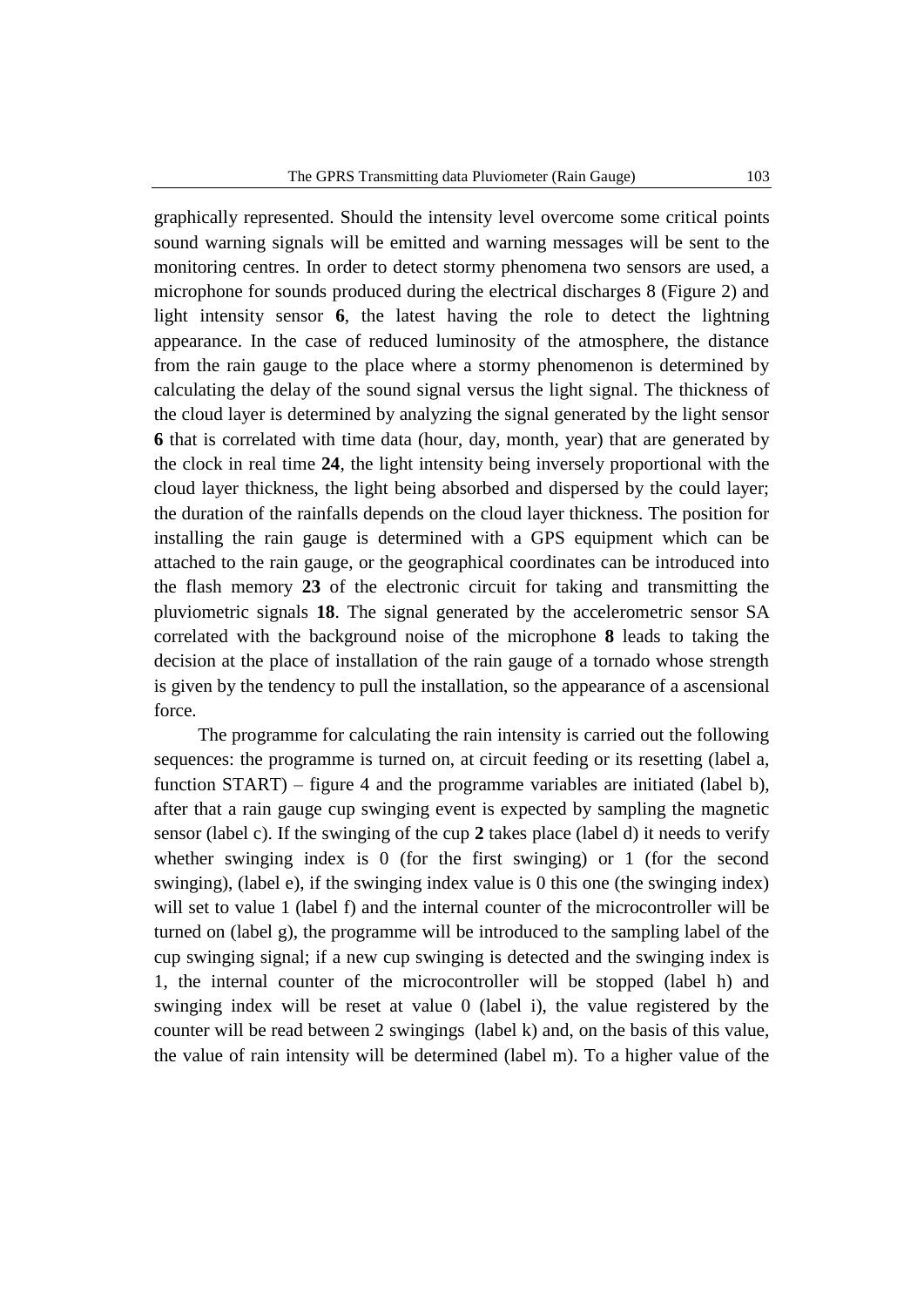period between two swingings a smaller swinging frequency corresponds, meaning that the rain intensity is of smaller value and for a value smaller of the period between the two swinging a higher swinging frequency corresponds, meaning that the rain intensity is of higher value.



## **General view of the rain gauge**

The stormy phenomena are determined by the light intensity sensor **6** (for lightning), by the atmosphere ionizing sensor **7** and by the microphone **8** (for thunderbolt). On the basis of the delays between the luminous and acoustic signal the microcontroller will determine the distance between the rain gauge and the place where the lightning occurred. All the data generated by the sensors and the values of the sizes calculated by the microcontroller is stored in a flash memory, time base, the values of the registered periods being generated by a clock in real time. At the user's request all the data stored in the flash memory is sent to the web server. The radiation sensor 4 and the ionizing sensor offer information about the presence of nuclear radiations in water that have produced the air ionizing as well. This fact can trigger a warning signal that a nuclear accident or a nuclear attack occurred. The pH 5 sensor **5** with the radiation sensor **4** inside the rainfalls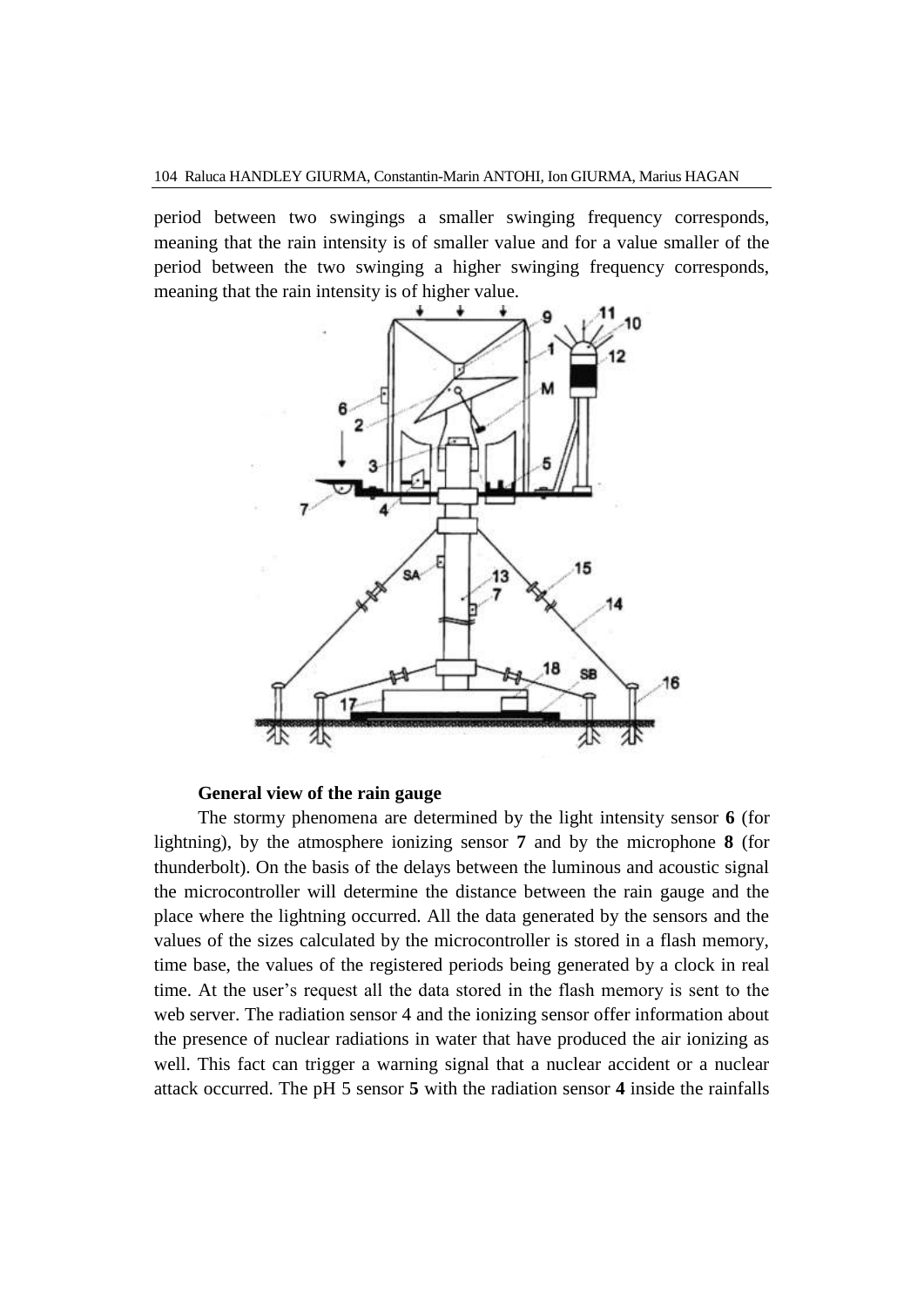transducer give information about the rainfall PH; should the rain be acid, a warning signal for the environmental agency is emitted. The presence of hail in rainfalls is signalised by the noise produced by the contact of the hail particle with the surface under which the microphone **8** is installed. Likewise using the same method the dimension of the rainfall drops can approximately determined as well as their falling frequency. This fact can be correlated with the cloud layer thickness and, if intense rainfalls are predicted a warning is sent to the interested dispatchers.



Figure 2. The block drawing of the electronic circuit for taking and transmitting the rain gauge signals.



Figure 3. Pluviometric sensors network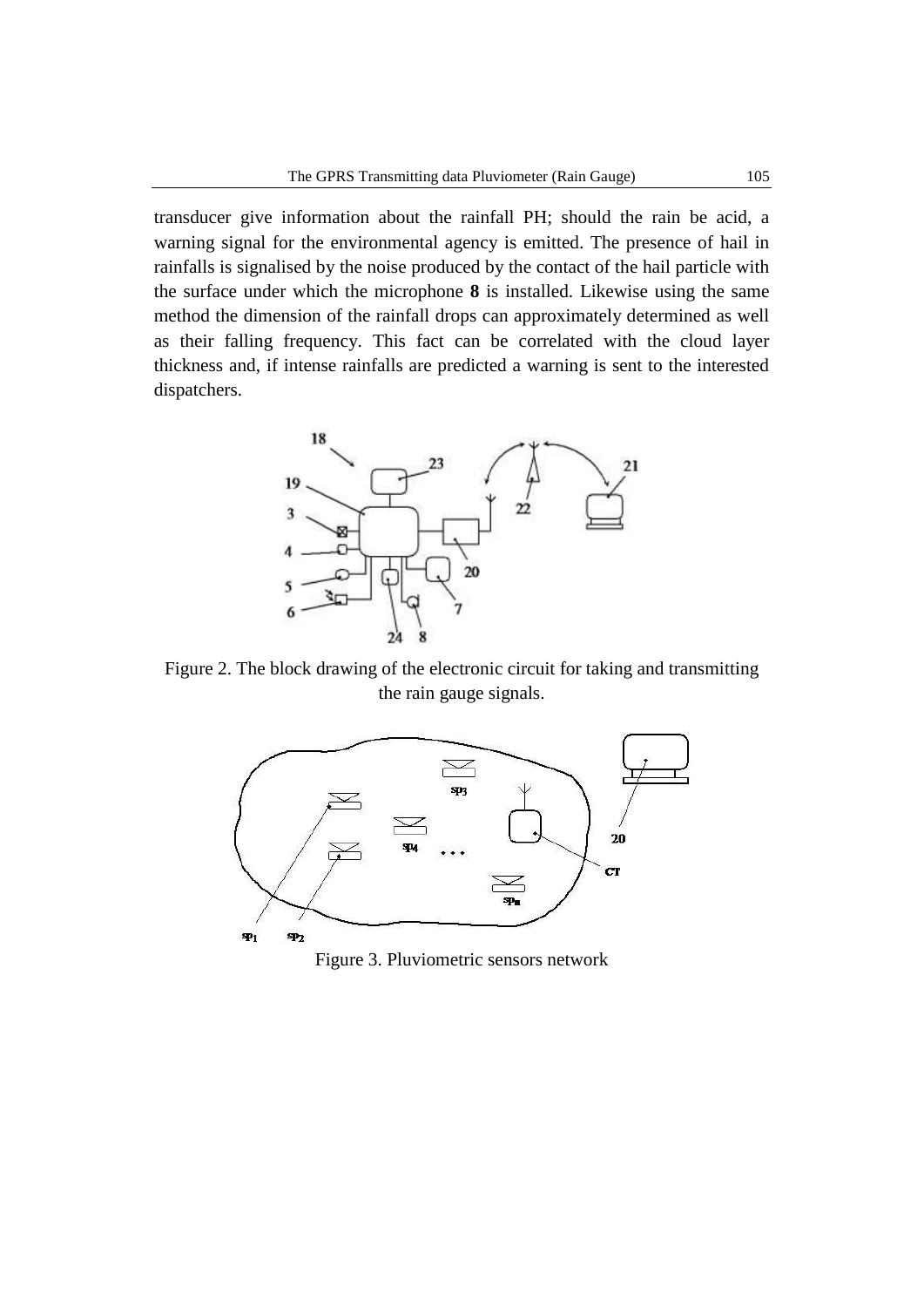

Figure 4. The chart for the rainfalls intensity determination programme.